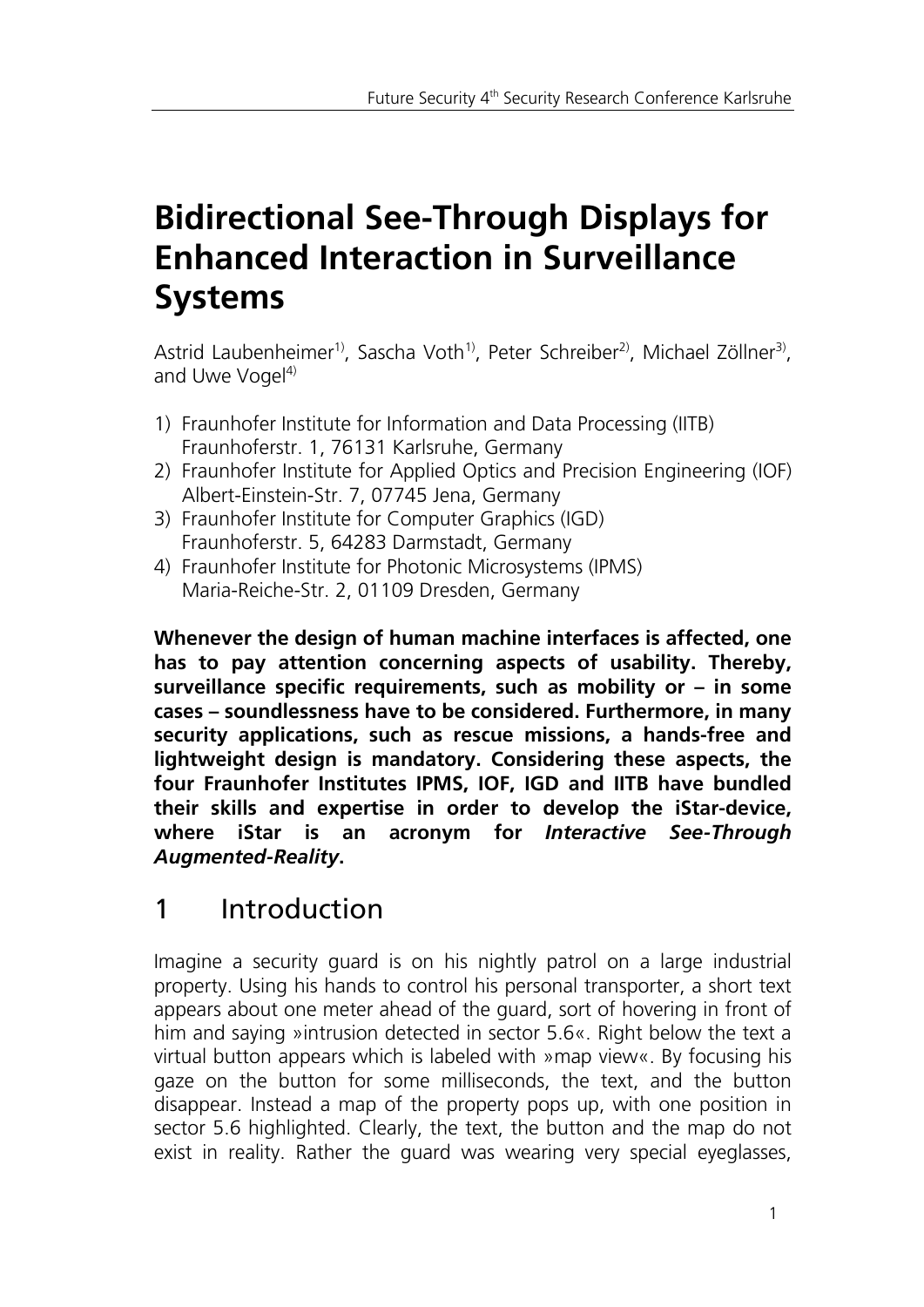which are able to display virtual information and simultaneously analyze eye movements for gaze control.

Jump cut to a fireman within a large building positioned in the front of a door. Smoke leaks underneath the door. It is the fireman's and his co-workers mission to rescue a fainted person which is located in the room behind the door. The position of the person is well



known, since the person is equipped with a RFID-chip that can be detected. Wherever the fireman is looking at, an arrow in front of him points to the direction, where the person is located. The arrow is created by the same kind of eyeglasses that were described in the previous scenario.

In these two, roughly sketched scenarios an iStar-device comes into operation, which is designed in the manner of see-through eyeglasses. The eyeglasses are able to display information and simultaneously record the user's eye movement via an integrated camera. While the display clearly serves as output device, the integrated camera can be seen as input device, which is controlled via conscious or even unconscious eye movement. In combination, these two features lead to mobile, soundlessness and hands-free interaction with security systems steered by gaze control. Unlike existing see-through head mounted systems, the innovative hardware design leads to a compact device of little weight and small size, which is a basic feature for usability.

In this paper several aspects of the iStar-device are discussed: In the next section a short description of the basic iStar concepts is given. Next, the main technical challenges that had to be solved are described. Finally, potential applications are discussed, future works are presented and a summary of the paper is given.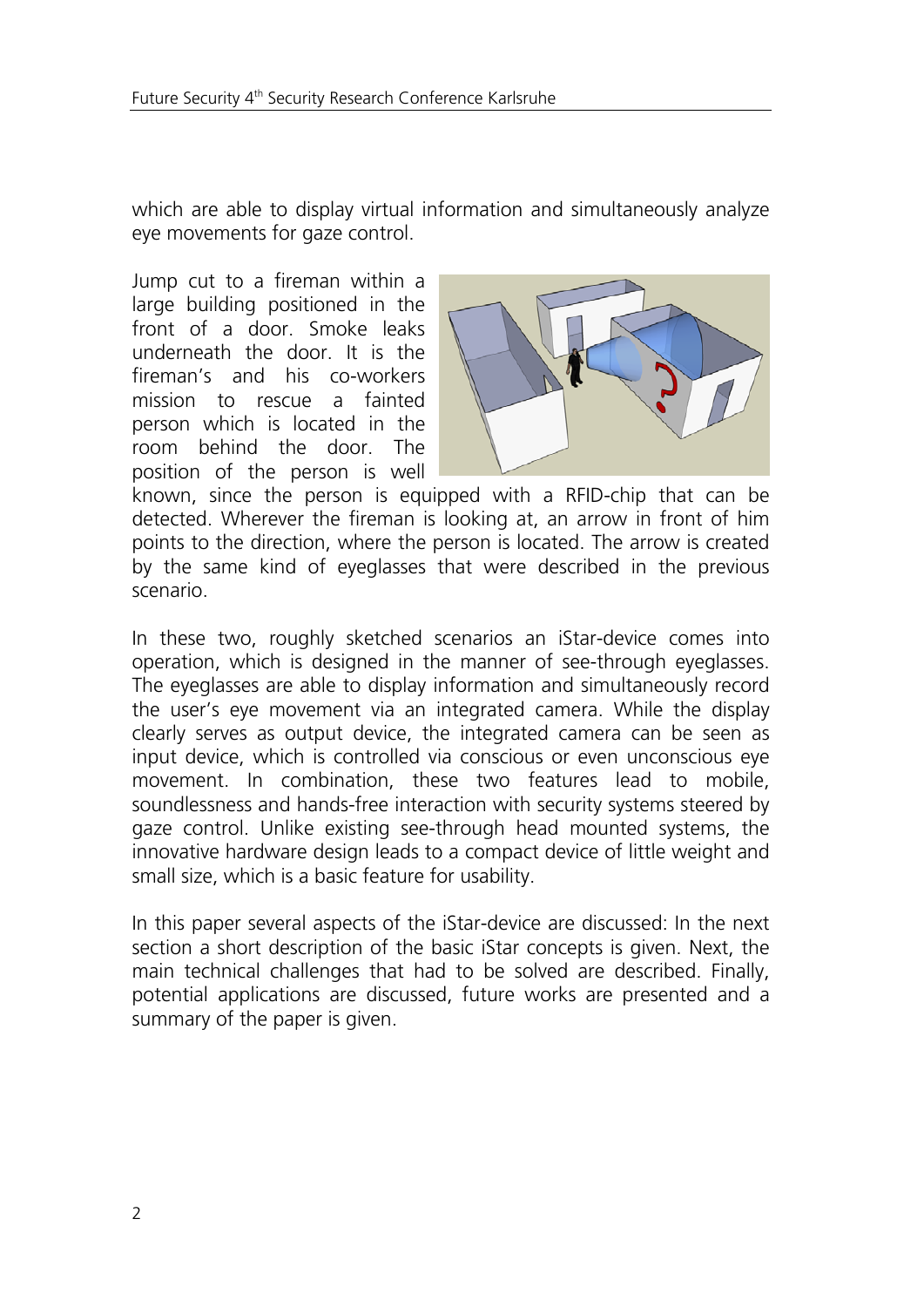

Fig. 1: The hardware of iStar consists of the device itself and an ultra-mobile PC. The latter may communicate with superior systems.

## 2 Basic Concepts of iStar

The basic concepts of the iStar-device concern three aspects, namely the design of *hardware*, the design of *software* and the concepts of *interaction*. In the following, these concepts are addressed, while the iStar specific hardware is discussed in the next section, which is addressing the major technical challenges.

#### 2.1 Hardware Concept: Portability

As sketched in Figure 1, the iStar-device consists of two physical components: the eyeglasses on one side and a mobile processing unit, like an ultra-mobile PC or a PDA on the other side. The latter basically performs three tasks: It is providing an input signal for the see-trough display, the analysis of the eye movement and – whenever the device is connected to a superior system  $-$  a high level interface for system communication. In order to stay abreast of the rapid changes of PC technologies, the mobile processing unit itself is not explicitly specified within the iStar-concept.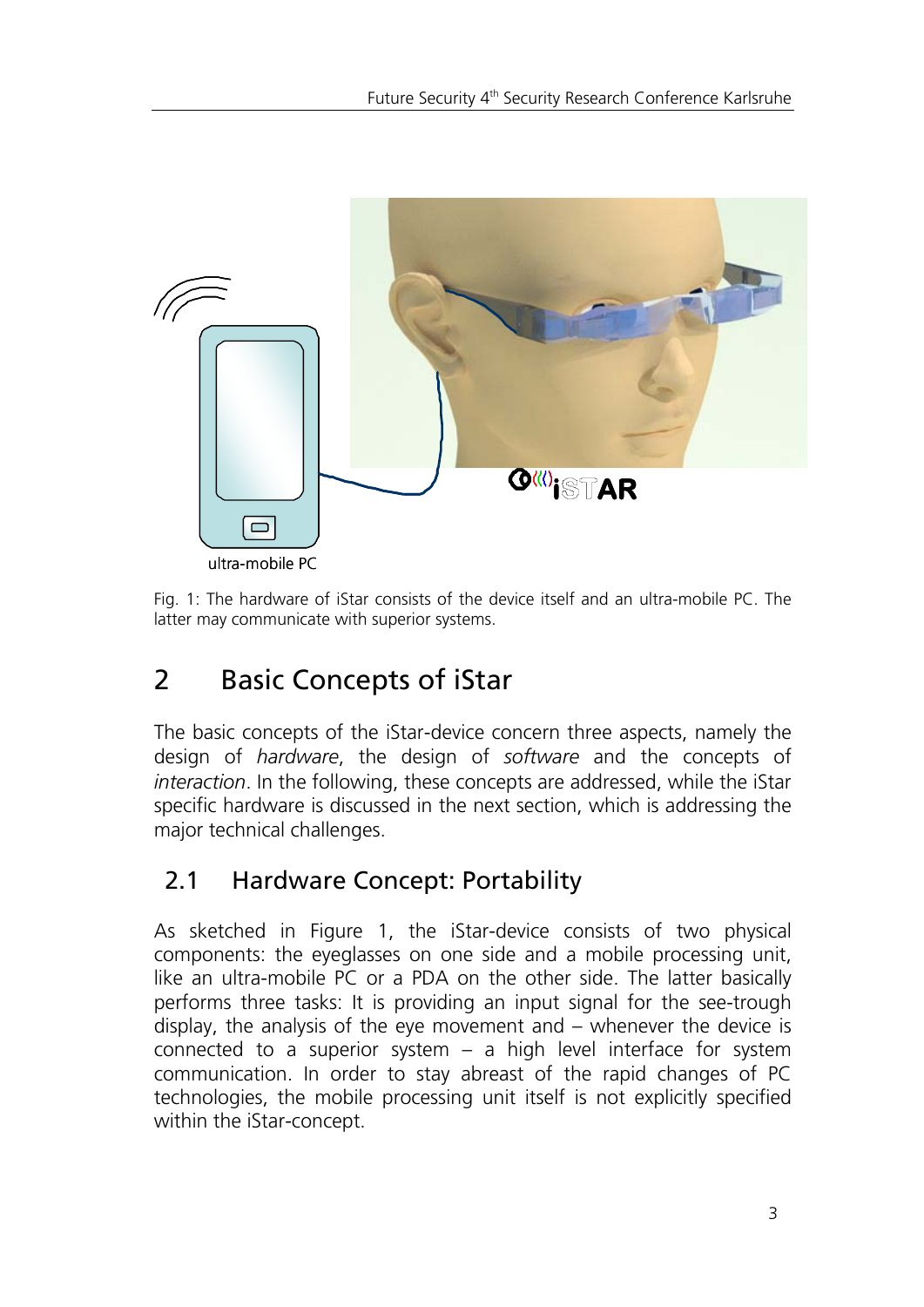Instead of specifying a non-generic platform, the software modules are implemented in a highly portable manner and thus are portable onto new off-the-shelf platforms with none or very little effort. In consequence, the performance of iStar will not be limited by the usage of an outdated mobile processing unit, and therefore will be adaptable to upcoming computer technologies.

#### 2.2 Software Concept: Modularity

Due to the concept of portability, it is possible to realize applications with different requirements concerning the hardware resources and featured functionality. In order to additionally enhance the scalability of the system, another concept of iStar is the modularity of the software architecture. Basic graphic and image processing libraries, wrapped with standard interfaces, allow the construction of highly customized applications, which can be completed by standardized hard- and software components.

The advantage of this design concept can be illustrated by the previously introduced scenarios: The watchman will profit from information in different levels of detail, such as low-key alpha-numerical information as default setting and dense data such as AR overlays on demand only. The fireman in contrast will benefit on a robustly determined position of the person to rescue. Thus, in the rescue scenario the main focus has to lie on real-time capability and ergonomic data display.

#### 2.3 Interaction Concept: Gaze Control

Gaze control is not a common way of system interaction yet and still can be seen as object of research. So far two concepts of gaze controlled interaction are distinguished: conscious and unconscious eye movement analysis.

Tracking of conscious eye movement provides interaction concepts that are similar to known human machine interfaces: gazing at a virtual button can be equated with activating a feature by mouse click. On the other hand, despite focusing certain virtual points, there is little potential of interaction concepts by conscious eye movement. Interaction by means of conscious eyelid movement for example, would be technologically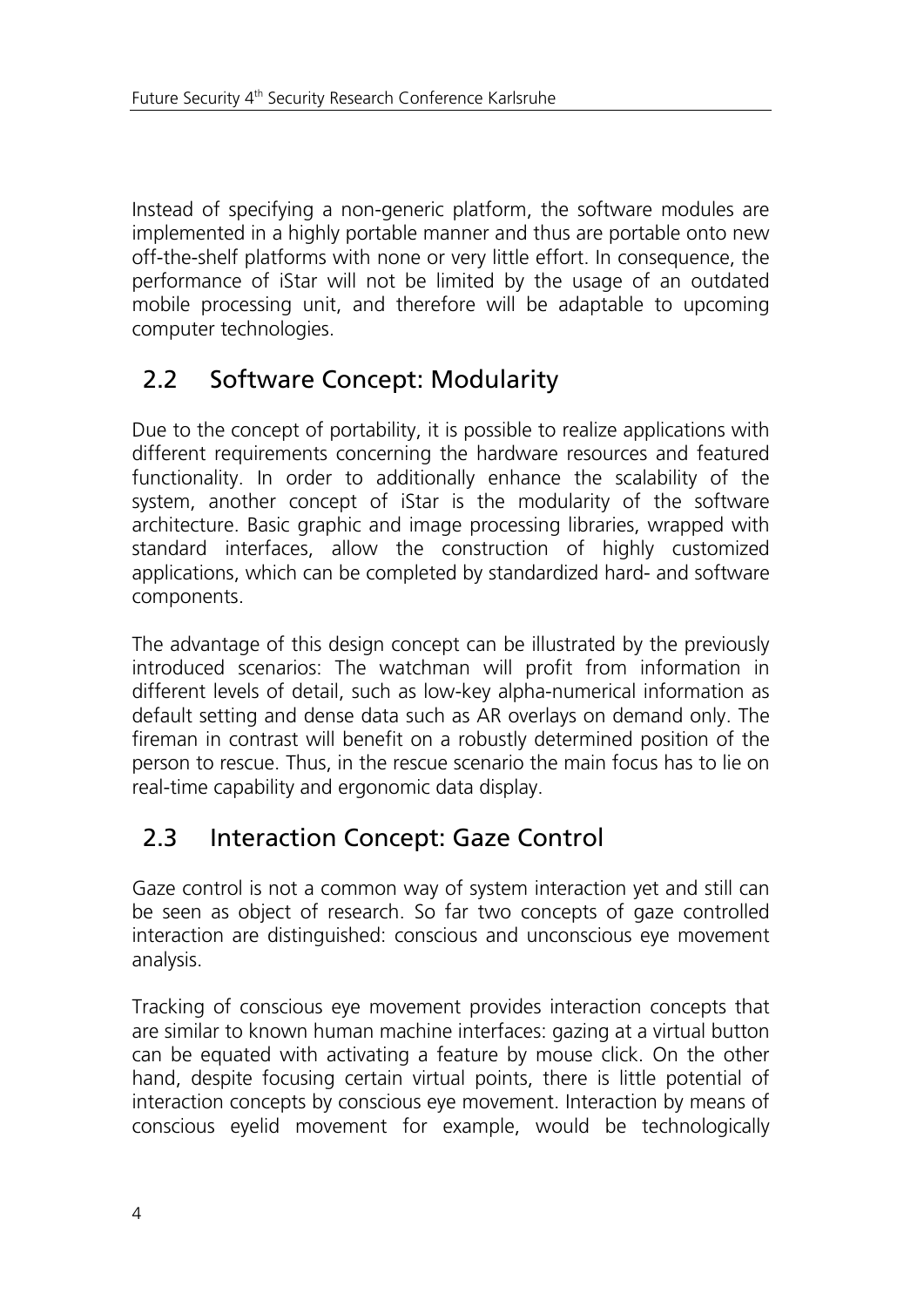realizable, but probably does not lead to ergonomic concepts of interaction.

Instead of demanding conscious eye movement other than gazing, one better will focus on the observation of unconscious eye movement. In combination with a forward directed camera, unconscious eye movement can be used for analyzing human's attention by means of intelligent pattern recognition. Starring on certain objects in the real world, e.g., might be interpreted as focus of interest and therefore might be used as trigger to display context-dependent information. Certainly, this kind of interaction is highly innovative and demands for further research.

Besides the application as method of interaction, tracking of unconscious eye movement can serve as technological input for the iStar-device. An almost self-evident application would be the interpretation of eye movement patterns in order to detect conscious eye movements more robustly. Furthermore, real-time tracking of the line of sight can be used in order to improve the overall comfort of the iStar-device, e.g., by providing an auto-contrast enhancement in the region of the eyes focus or the emulation of a sun shield functionality.

## 3 Major Technical Challenges

As a major technical highlight, the display and the integrated camera are realized on a single chip, more precisely via OLED micro-displays with embedded CMOS sensors, where the latter are used for the eye monitoring feature. This »two-in-one«-strategy leads to a device, that makes calibration routines almost redundant, since the relative orientation of the sensor and the display is naturally fixed.

Due to this highly innovative duality, challenging research in the field of optics was mandatory. An optical unit had to be designed, which is able to combine two entirely different optical paths in the same optical axis: One path projects a virtual image of the OLED-imager and superposes this to the regular see-through visual perception. The other part images the eye onto the sensor-array. Thereby, the prior mentioned constraints of usability such as low weight and a compact overall size had to be considered. The optimal solution turned out to be a combination of a highly parameterized free form lens combined with an array of micro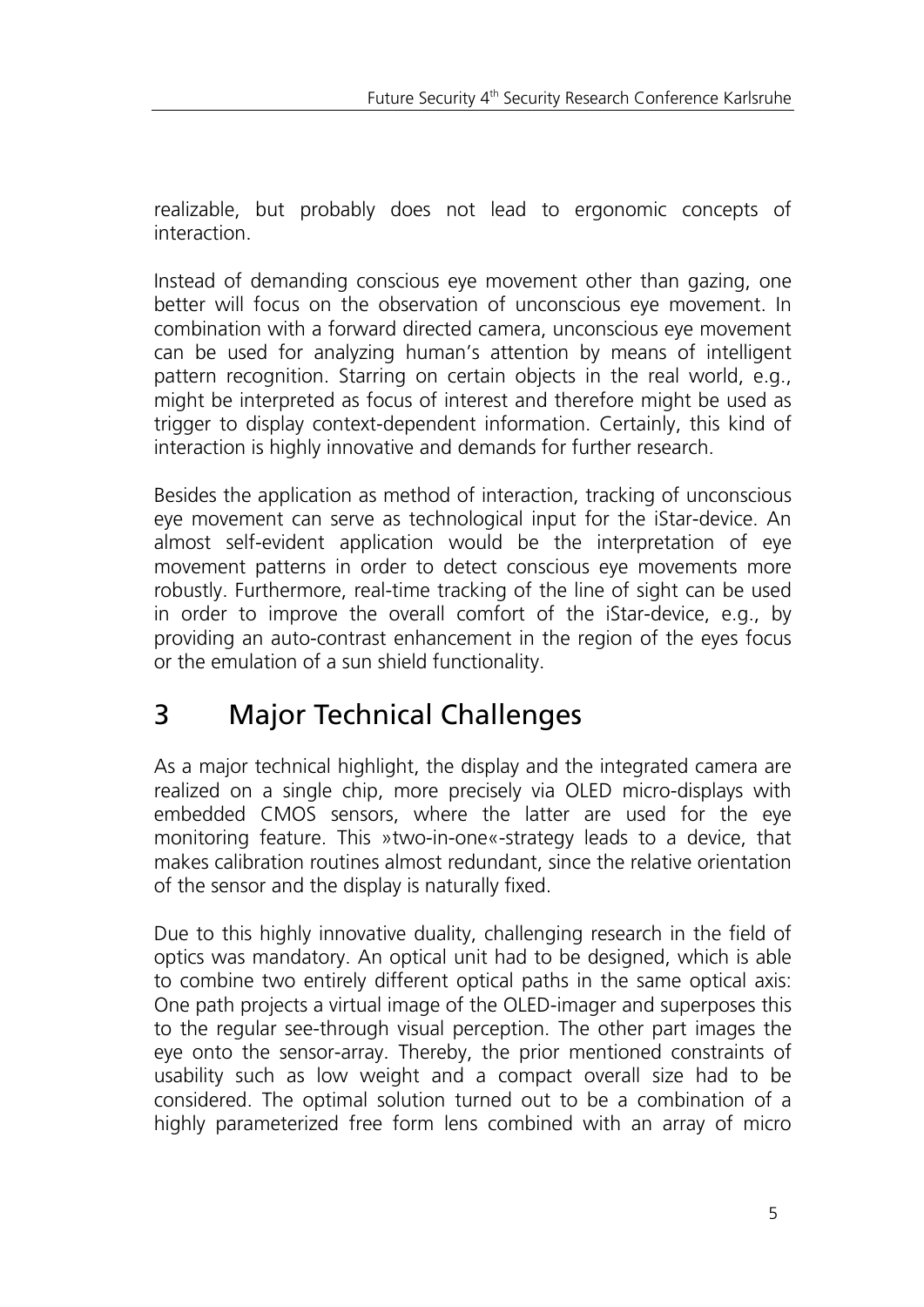lenses, where the latter can be seen as an ultra-thin artificial compound eye inspired by insects.

Clearly, the overall hardware design had to be accomplished in close coordination with the research activities concerning the software development for the display technology and the gaze control: While for the functionality of the display aspects like image resolution, system interfaces and luminous intensity had to be considered, the module for gaze control is in dire need of a high frame rate and a good image quality. Since the devices will not be limited to indoor usage, the consortium is about to develop eye tracking algorithms that work robustly under changing conditions of illumination. Thereby, the special design of the chip demands for highly sophisticated algorithms. In the end, expertise concerning augmented reality systems will be required in order to fully exploit the potential of the overall design.

### 4 Applications

As proof of concept for applicability, the iStar-device will be plugged to the semi-autonomous surveillance system NEST (Network Enabled Surveillance and Tracking), which is installed in the Fraunhofer IITB. The scenario will be similar to the two scenarios, which are sketched in the introduction.

Clearly, there exist many more reasonable applications for civil security and safety than the two preliminary scenarios concerning fire rescue and safeguarding of large properties. Further thinkable applications are the enhancement of existing and upcoming security systems at all kinds of highly frequented public places by equipping security staffs and policemen with iStar-devices.

Even though security applications will highly profit by the iStar-device, its usage is not limited to security systems, which will be demonstrated in industrial and consumer applications by the scientific consortium.

#### 5 Summary and Future Work

For the development of the here described iStar-device, expertise concerning chip design, optics, pattern recognition and computer